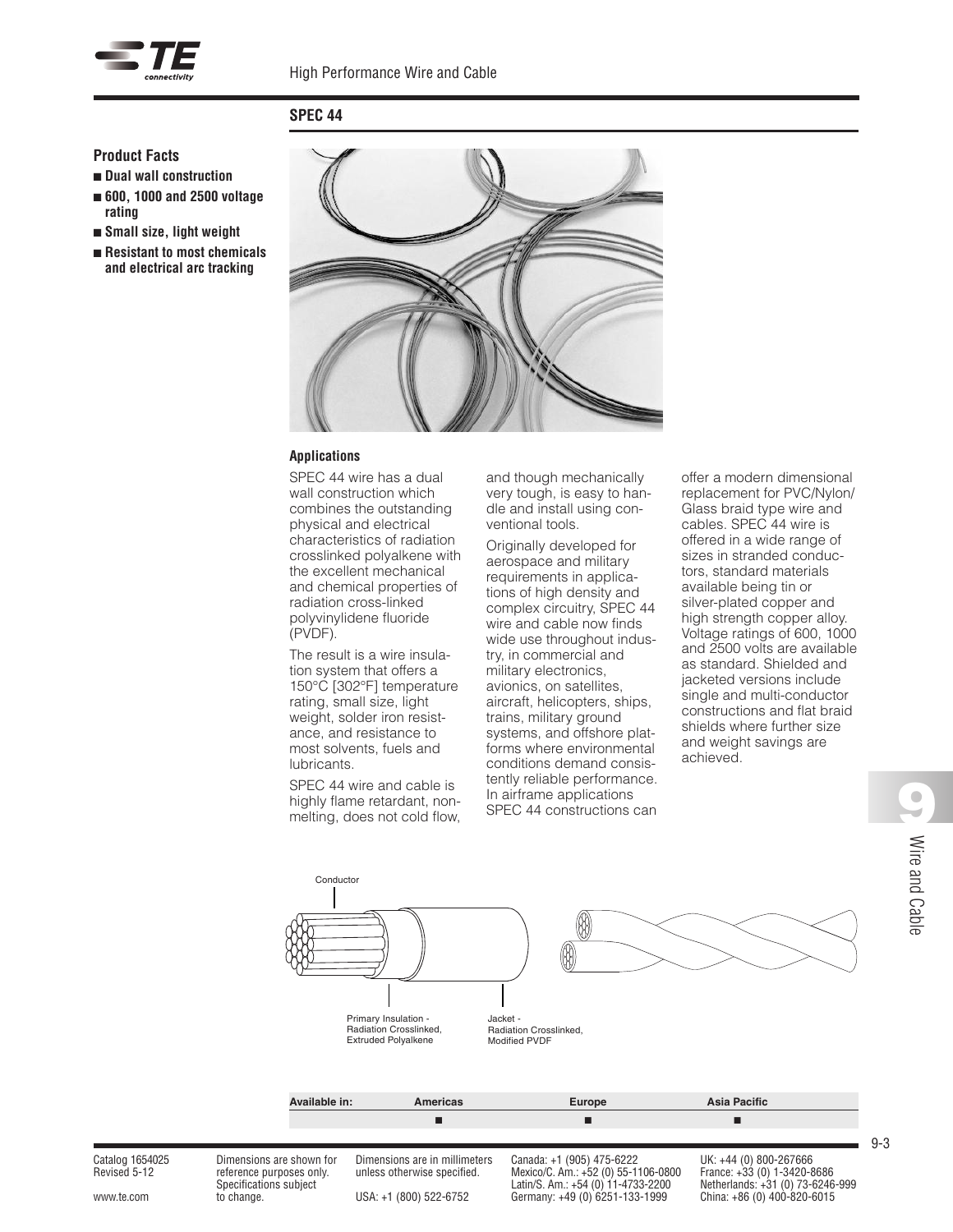## **Physical Characteristics Small Size**

SPEC 44 equipment wire, 600 volt rated has a 0.19 [.008] nominal wall thickness compared to 0.25 [.010] and 0.38 [.015] for equivalent PTFE and PVC wires in MIL-DTL-16878, SAE AS22759 or BS 3G210.

#### **Light Weight**

Because of the thin wall and low density of the insulation materials considerable weight savings are made over similarly rated PTFE wires, eg:- 44A0111-22AWG equipment wire 4.45 grams/meter max 22 AWG PTFE equipment wire, AS-81044 5.54 grams/meter max

#### **General Handling**

The flexibility of SPEC 44 and the ease with which it takes a 'set' makes it one of the easiest of the 'high performance' wires to install. Stripping is done with conventional die blade strippers.

The tin-plated conductor usually specified is easily soldered or crimped. The insulation may be easily printed and does not need etching before potting.

#### **Lengths**

SPEC 44 is available in long continuous lengths and can be supplied for use on automatic cut and strip wire preparation machines.

#### **Specifications/Approvals**

| AS-81044, NEMA-WC-27500 (Cables)                                 |
|------------------------------------------------------------------|
| Def Stan. 61-12 Part 18 - Type 1 pliable (Maintenance Range)     |
| Def Stan. 61-12 Part 26 All types                                |
| VG 95218 Parts 20, 21, 22, 23 and 1000                           |
| NATO Stock Numbers (NSN's) exist for most standard constructions |
| Civil Aviation Authority Accessory Approval E11623               |
| TE Specification 44                                              |

#### **Typical Properties**

| Temperature rating                            | -65°C to +150°C [-85°F to +302°F]  |
|-----------------------------------------------|------------------------------------|
| Voltage rating (thin wall)                    | 600 V                              |
| Voltage rating (thick wall)                   | 2500 V                             |
| Tensile strength and elongation of insulation | 28 N/mm2, (4000 PSI), 230%         |
| Notch propagation, 0.05mm notch               | Pass                               |
| Solder iron resistance (370°C, 1 minute)      | Pass                               |
| Shrinkage, 300°C                              | $<1\%$                             |
| Low temperature bend                          | $-65^{\circ}$ C [-85 $^{\circ}$ F] |
| Voltage withstand (thin wall)                 | 2500 V                             |
| Resistance: fuels, oils, solvents             | Pass                               |

Catalog 1654025 Dimensions are shown for Dimensions are in millimeters Canada: +1 (905) 475-6222 UK: +44 (0) 800-267666<br>
Revised 5-12 reference purposes only. unless otherwise specified. Mexico/C. Am.: +54 (0) 55-1106-0800 Revised 5-12 reference purposes only. unless otherwise specified. Mexico/C. Am.: +52 (0) 55-1106-0800 France: +33 (0) 1-3420-8686 Specifications subject Latin/S. Am.: +54 (0) 11-4733-2200 Netherlands: +31 (0) 73-6246-999 www.te.com to change. USA: +1 (800) 522-6752 Germany: +49 (0) 6251-133-1999 China: +86 (0) 400-820-6015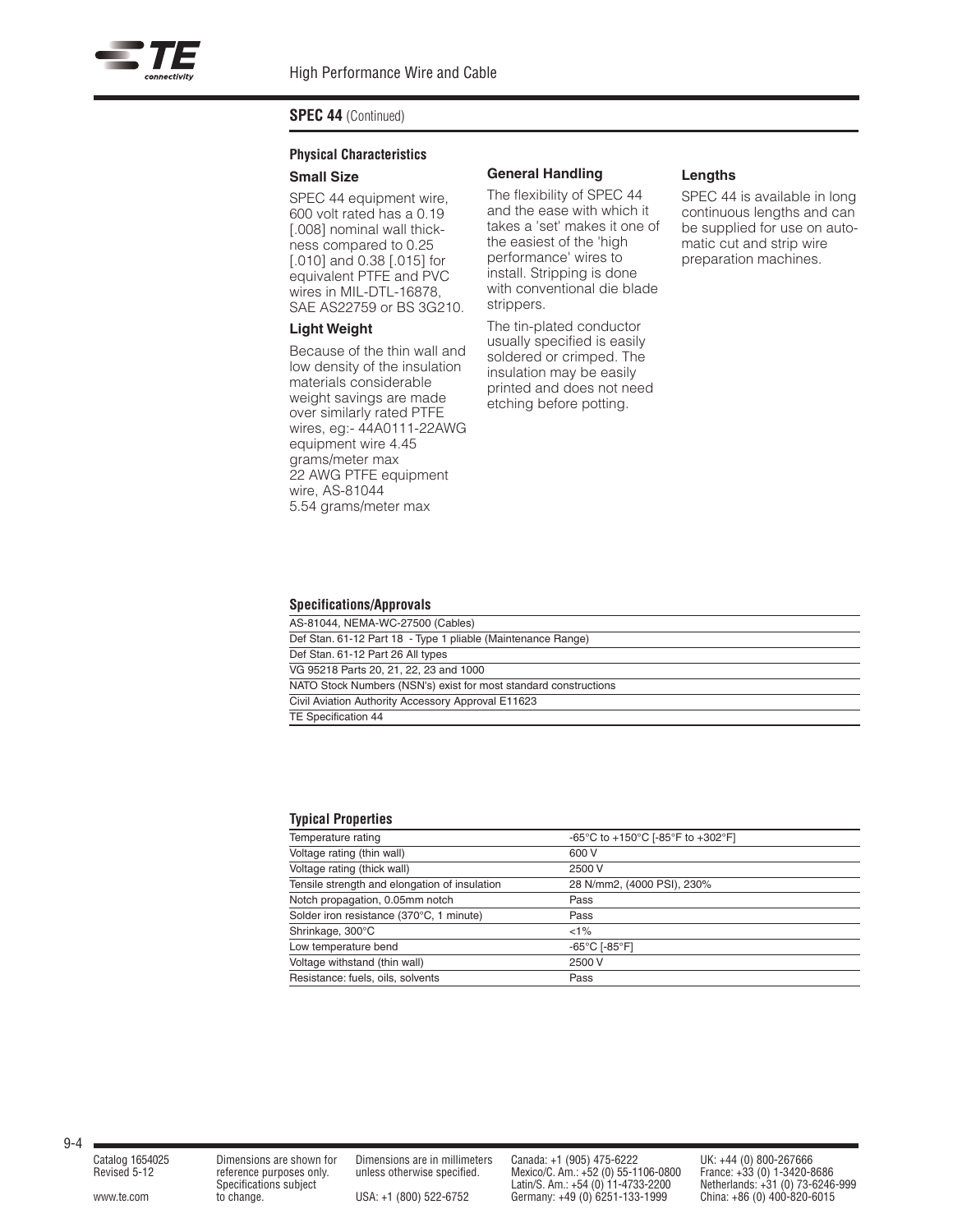#### **Environmental Performance Temperature Rating**

SPEC 44 wire and cable is rated for continuous operation from -65°C to +150°C [-85°F to +302°F] and for short periods at temperatures as high as 300°C [572°F]. Heat ageing tests are routinely performed at temperatures of 200°C [392°F] (168 hr) and 300°C  $[572^{\circ}$ F $]$  $(6 \text{ hr})$ . In addition SPEC 44 insulation will not shrink back under repeated cycling.

#### **Mechanical Performance**

SPEC 44 wire provides better cut through resistance than some wires with much thicker walls. 600 volt equipment wire 44A0111 (0.19 mm wall) has 40% greater cut through resistance than 600 volt PTFE insulated wire (0.25 mm wall).

#### **Solder Iron/Overload Resistance**

The radiation crosslinking of the materials used in SPEC 44 makes them nonmelting at high temperature. As a result SPEC 44 wire is resistant to prolonged contact with solder irons and is resistant to current overloads which would melt most thermoplastic insulation.

#### **Chemical Resistance**

The irradiated dual wall construction of SPEC 44 wire is highly resistant to many acids, alkalis, hydrocarbon solvents, fuels, lubricants, water, and many missile fuels and oxidizers.

#### **Cold Flow**

Radiation cross-linking of SPEC 44 prevents cold flow of the insulation — a recognized problem of some uncrosslinked materials.

#### **Voltage Ratings**

Standard available voltage ratings for SPEC 44 wire are 600 volts (0.19 mm wall thickness), 1000 volts (0.28 mm wall) and 2500 volts (0.48 mm wall).

#### **Electrical Arc Track Resistance**

SPEC 44 insulation demonstrates a resistance to arc tracking under both wet and dry conditions at aircraft system voltages.

#### **Low Outgassing**

For use in space applications, special constructions of SPEC 44 wire are available with low outgassing characteristics, for use in an environment of high vacuum and high temperature.

## **Fire Hazard Performance**

| Flammability         | Federal Aviation Reg FAR-25                    | Pass                  |
|----------------------|------------------------------------------------|-----------------------|
|                      | BS EN 50265 Vertical Flammability              | Pass                  |
|                      | S424 14751 (Swedish chimney)                   | Pass                  |
|                      | NFC 32070 (2) (French chimney)                 | Pass                  |
|                      | IEC 60332 part 3 (Cable ladder)                | Pass                  |
|                      | Smoke Index, Def Stan 61-12 (18)               | 6 per meter of wire   |
| Smoke/Toxicity Index | Toxicity Index, Def Stan 61-12 (18)            | 0.8 per meter of wire |
|                      | BS EN 1S0-4589 Part 2<br>BS EN 1S0-4589 Part 3 | 30% Oxygen            |
|                      | Temperature Index, NES 715                     | >300°C [572°F]        |

Catalog 1654025 Dimensions are shown for Dimensions are in millimeters Canada: +1 (905) 475-6222 UK: +44 (0) 800-267666<br>
Revised 5-12 reference purposes only. unless otherwise specified. Mexico/C. Am.: +54 (0) 55-1106-0800 Revised 5-12 reference purposes only. unless otherwise specified. Mexico/C. Am.: +52 (0) 55-1106-0800 France: +33 (0) 1-3420-8686 Specifications subject Latin/S. Am.: +54 (0) 11-4733-2200 Netherlands: +31 (0) 73-6246-999 www.te.com to change. USA: +1 (800) 522-6752 Germany: +49 (0) 6251-133-1999 China: +86 (0) 400-820-6015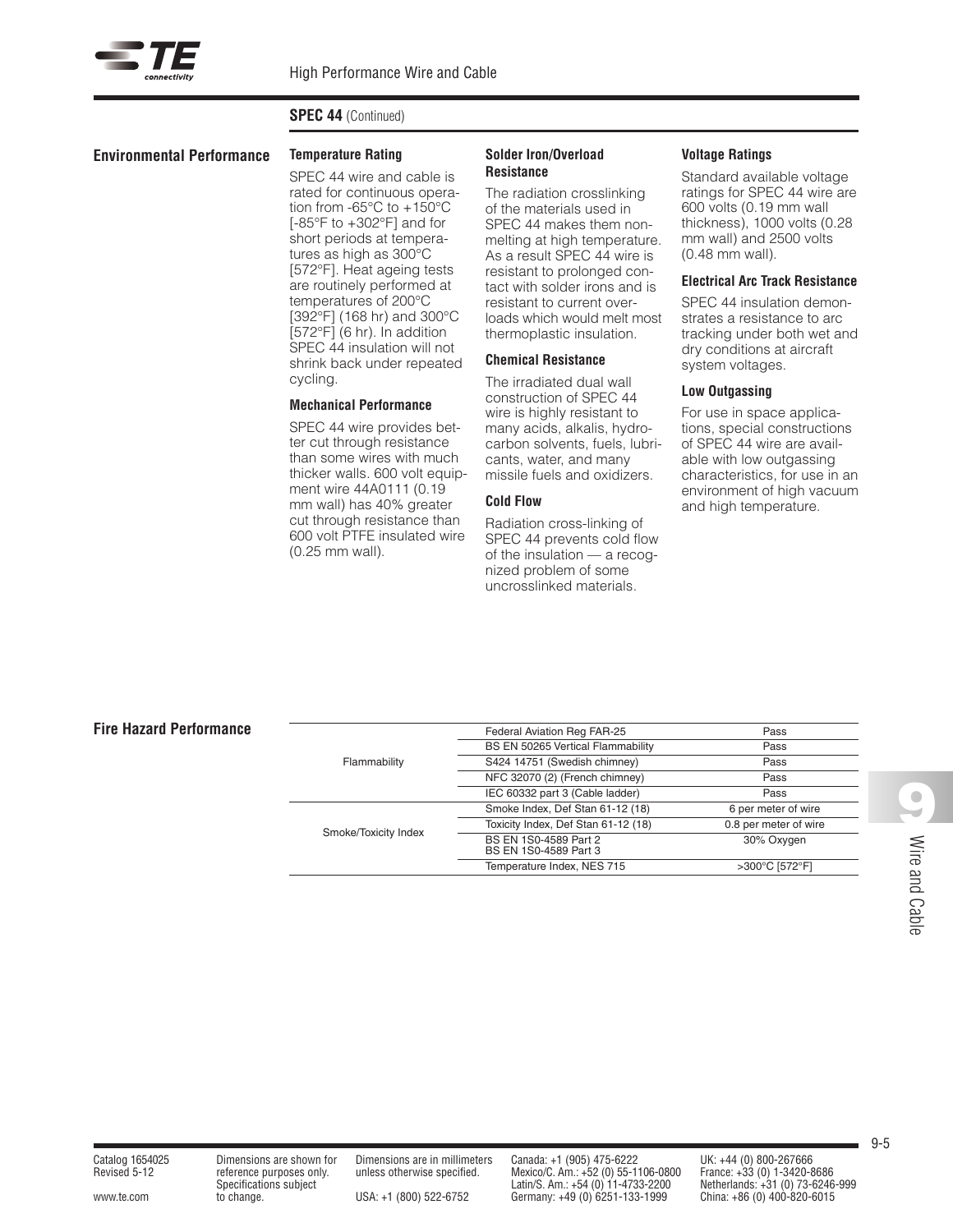



\* Classes 4, 5 and 6 available only as "44/" constructions. 44/7xxx and 44A7xxx will be available as indicated on the applicable SCD.<br>\*\*Shield coating same as conductor coating except: - for Conductor Type 4, 6, C and D, s

| Typical ordering example | 3 conductors, brown, yellow with green stripe, blue, white jacket. If 600 volt, round braid, 20 AWG tinned<br>conductor. 44A1131-20-1/45/6-9. |
|--------------------------|-----------------------------------------------------------------------------------------------------------------------------------------------|
| Ordering information     | Other constructions and custom designed wire and cable are available on request.                                                              |
|                          |                                                                                                                                               |

9-6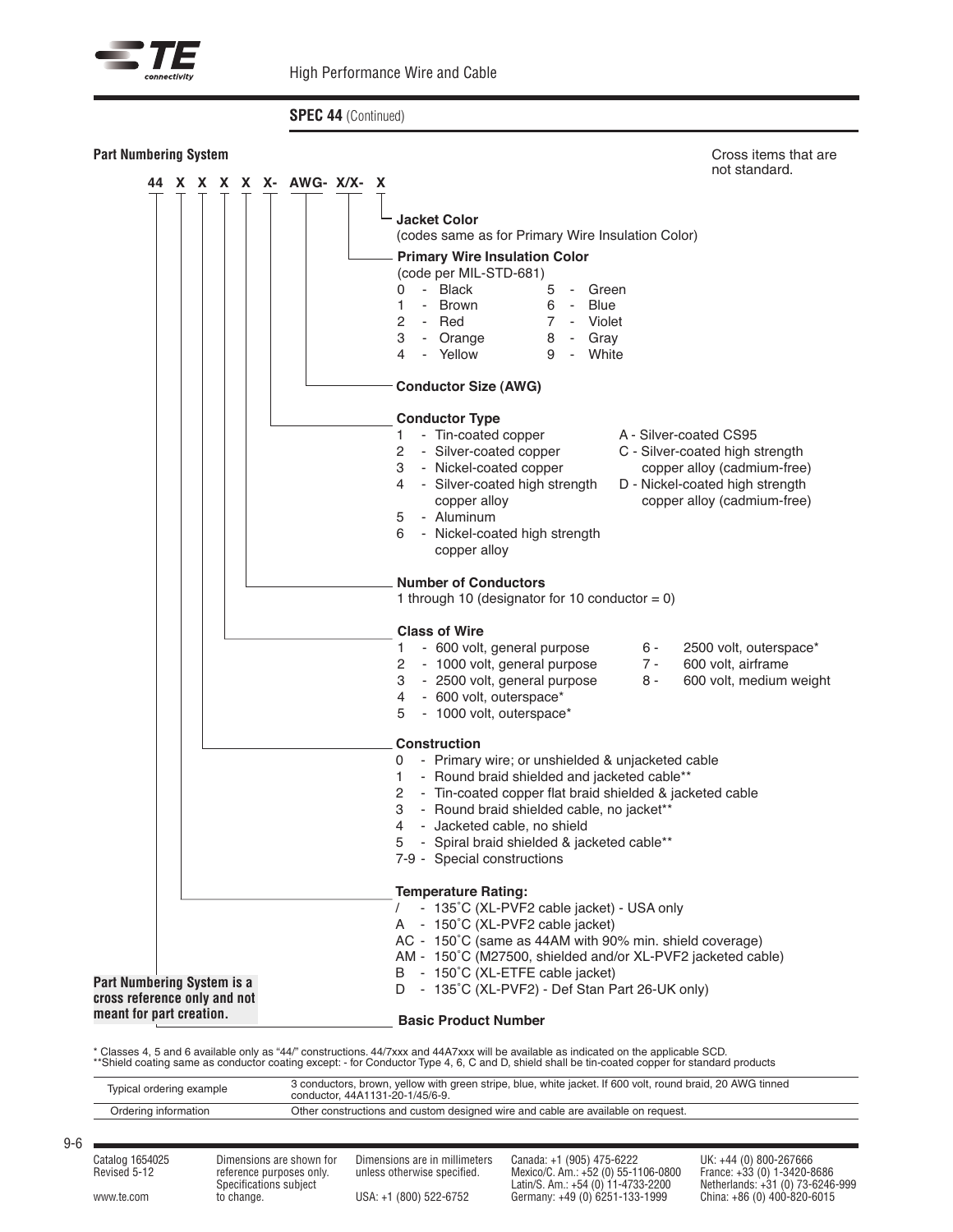

## **NEMA WC-27500 Cable Part Numbering System**



Specifications subject Latin/S. Am.: +54 (0) 11-4733-2200 Netherlands: +31 (0) 73-6246-999 0) 11-4733-2200 Netherlands: +31 (0) 52-6752 Latin/S. Am.: +54 (0) 11-4733-2200 Netherlands: +31 (0) 73-6246<br>101-820-6015 China: +86 (0) 400-820-6015 Germany: +49 (0) 6251-133-1999 China: +86 (0) 400-820-6015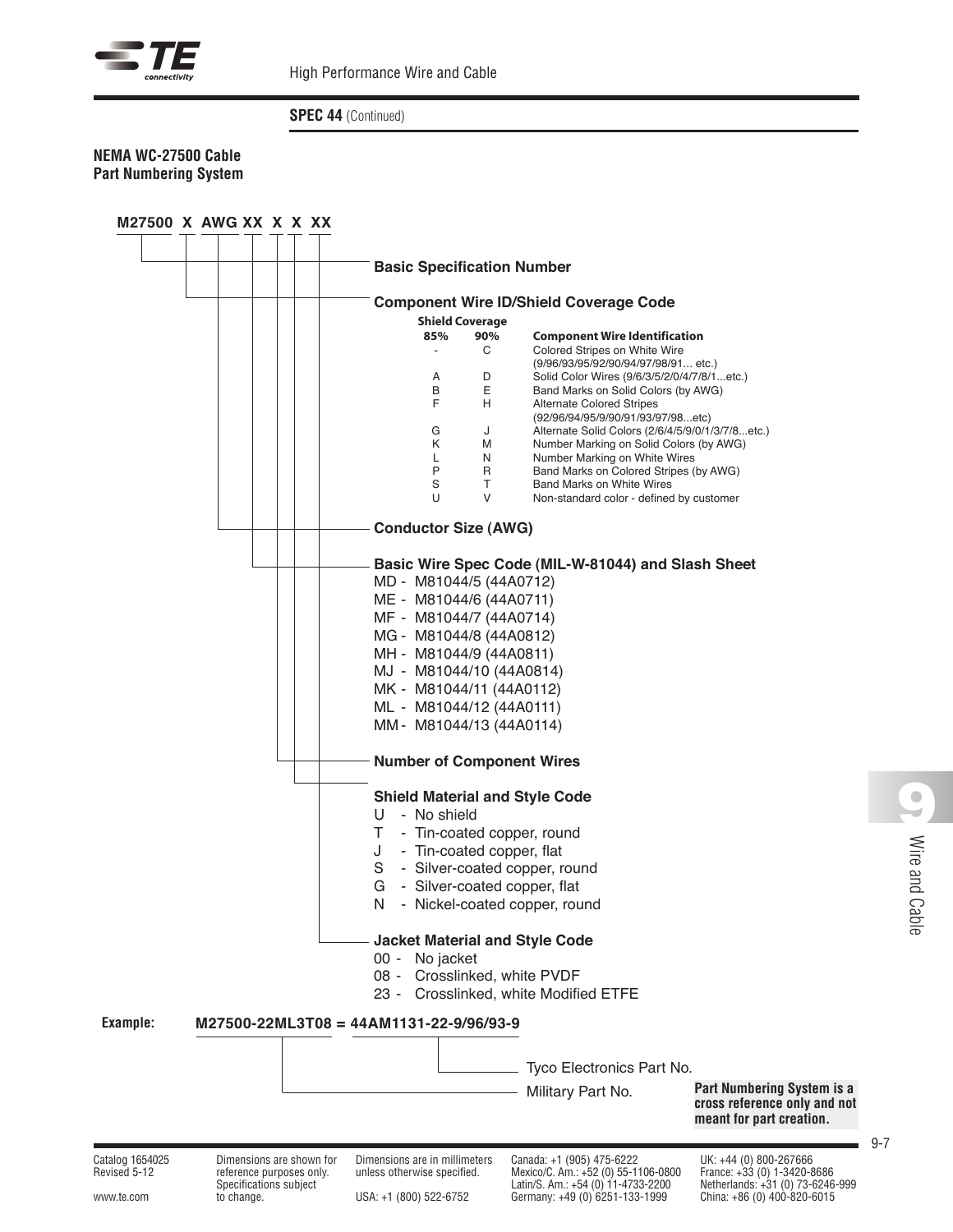

#### **Primary Wires/Twisted Pair**

é

e

**44A011X (600 V) Primary Wire**

**44A021X (1000 V) Primary Wire**

|                      |          |                  |       | 44A011X (600 V) |                        | 44A021X (1000 V) |                        |  |
|----------------------|----------|------------------|-------|-----------------|------------------------|------------------|------------------------|--|
| Wire                 |          | <b>Stranding</b> |       | Nom.            | Max.                   | Nom.             | Max.                   |  |
| <b>Size</b><br>(AWG) | (mm)     | #/AWG            | (mm²) | <b>OD</b>       | Weight<br>(q/m) lb/kft | <b>OD</b>        | Weight<br>(g/m) lb/kft |  |
| 30                   | 7/0.10   | 7/38             | 0.06  | 0.68 [0.027]    | 1.06 [0.71]            | $0.81$ [0.032]   | 1.34 [0.9]             |  |
| 28                   | 7/0.13   | 7/36             | 0.09  | 0.76 [0.030]    | 1.43 [0.96]            | $0.89$ [0.035]   | $1.64$ [1.1]           |  |
| $26*$                | 19/0.10  | 19/38            | 0.15  | 0.86 [0.034]    | $2.08$ [1.4]           | 1.02 [0.040]     | $2.38$ [1.6]           |  |
| 24                   | 19/0.13  | 19/36            | 0.25  | 1.02 [0.040]    | $2.98$ [ $2.0$ ]       | 1.17 [0.046]     | $3.57$ [ $2.4$ ]       |  |
| 22                   | 19/0.16  | 19/34            | 0.40  | 1.19 [0.047]    | 4.46 [3.0]             | 1.37 [0.054]     | 5.20 [3.5]             |  |
| 20                   | 19/0.20  | 19/32            | 0.60  | 1.40 [0.055]    | 6.70 [4.5]             | 1.57 [0.062]     | 7.59 [5.1]             |  |
| 18                   | 19/0.25  | 19/30            | 1.00  | 1.65 [0.065]    | 10.12 [6.8]            | 1.85 [0.073]     | 11.46 [7.7]            |  |
| 16                   | 19/0.29  | 19/29            | 1.25  | 1.83 [0.072]    | 12.80 [8.6]            | 2.06 [0.081]     | 14.58 [9.8]            |  |
| 14                   | 19/0.36  | 19/27            | 2.00  | 2.26 [0.089]    | 19.64 [13.2]           | 2.49 [0.098]     | 21.88 [14.7]           |  |
| 12                   | 37/0.32  | 37/28            | 3.00  | 2.74 [0.108]    | 30.06 [20.0]           | 2.97 [0.117]     | 32.89 [22.1]           |  |
| 10                   | 37/0.40  | 37/26            | 5.00  | 3.28 [0.129]    | 46.28 [31.1]           | 3.71 [0.146]     | 52.98 [35.6]           |  |
| 8                    | 133/0.29 | 133/29           | 8.30  |                 |                        | 5.23 [0.206]     | 91.97 [61.8]           |  |

\*For 44A0211-26 the stranding is 7/0.16mm 7/34 AWG



Ta ┬



**44A031X (2500 V) Primary Wire**

**44A081X (600 V) Airframe Wire**

**44A012X (600 V) Twisted Pair**

|                      |          |                  |                    |               | 44A031X (2500 V)         |               | 44A081X (600 V)        |              | 44A012X (600 V)        |
|----------------------|----------|------------------|--------------------|---------------|--------------------------|---------------|------------------------|--------------|------------------------|
| Wire                 |          | <b>Stranding</b> |                    | Nom.          | Max.                     | Nom.          | Max                    | Nom.         | Max.                   |
| <b>Size</b><br>(AWG) | (mm)     | #/AWG            | (mm <sup>2</sup> ) | OD            | Weight<br>$(q/m)$ lb/kft | <b>OD</b>     | Weight<br>(q/m) lb/kft | OD           | Weight<br>(g/m) lb/kft |
| 30                   | 7/0.10   | 7/38             | 0.06               |               |                          |               |                        | 1.37 [0.054] | $2.38$ [1.6]           |
| 28                   | 7/0.13   | 7/36             | 0.09               |               |                          |               |                        | 1.52 [0.060] | 3.13 [2.1]             |
| 26                   | 19/0.10  | 19/38            | 0.15               | 1.35 [0.053]  | $3.13$ [2.1]             | 1.22 [0.048]  | $2.98$ [ $2.0$ ]       | 1.73 [0.068] | 4.31 [2.9]             |
| 24                   | 19/0.13  | 19/36            | 0.25               | 1.44 [0.057]  | $4.46$ [3.0]             | 1.37 [0.054]  | $3.87$ [ $2.6$ ]       | 2.03 [0.080] | $6.39$ [4.3]           |
| 22                   | 19/0.16  | 19/34            | 0.40               | 1.75 [0.069]  | 6.40 [4.3]               | 1.57 [0.062]  | $5.65$ [ $3.8$ ]       | 2.38 [0.094] | 9.37[6.3]              |
| 20                   | 19/0.20  | 19/32            | 0.60               | 1.98 [0.078]  | 9.08[6.1]                | 1.78 [0.070]  | 8.04[5.4]              | 2.79 [0.110] | 13.98 [9.4]            |
| 18                   | 19/0.25  | 19/30            | 1.00               | 2.23 [0.088]  | 12.95 [8.7]              | 2.03 [0.080]  | 11.91 [8.0]            | 3.30 [0.130] | 21.27 [14.3]           |
| 16                   | 19/0.29  | 19/29            | 1.25               | 2.46 [0.097]  | 16.22 [10.9]             | 2.26 [0.089]  | 14.73 [9.9]            | 3.65 [0.144] | 26.93 [18.1]           |
| 14                   | 19/0.36  | 19/27            | 2.00               | 2.92 [0.115]  | 24.10 [16.2]             | 2.74 [0.108]  | 22.17 [14.9]           | 4.52 [0.178] | 42.25 [28.4]           |
| 12                   | 37/0.32  | 37/28            | 3.00               | 3.32 [0.131]  | 36.01 [24.2]             | 3.20 [0.126]  | 32.59 [21.9]           | 5.48 [0.216] | 65.91 [44.3]           |
| 10                   | 37/0.40  | 37/26            | 5.00               | 4.09 [0.161]  | 54.32 [36.5]             | 3.94 [0.155]  | 52.08 [35.0]           |              |                        |
| 8                    | 133/0.29 | 133/29           | 8.30               | 96.20 [0.219] | 96.73 [65.0]             | 92.94 [0.214] | 93.46 [62.8]           |              |                        |